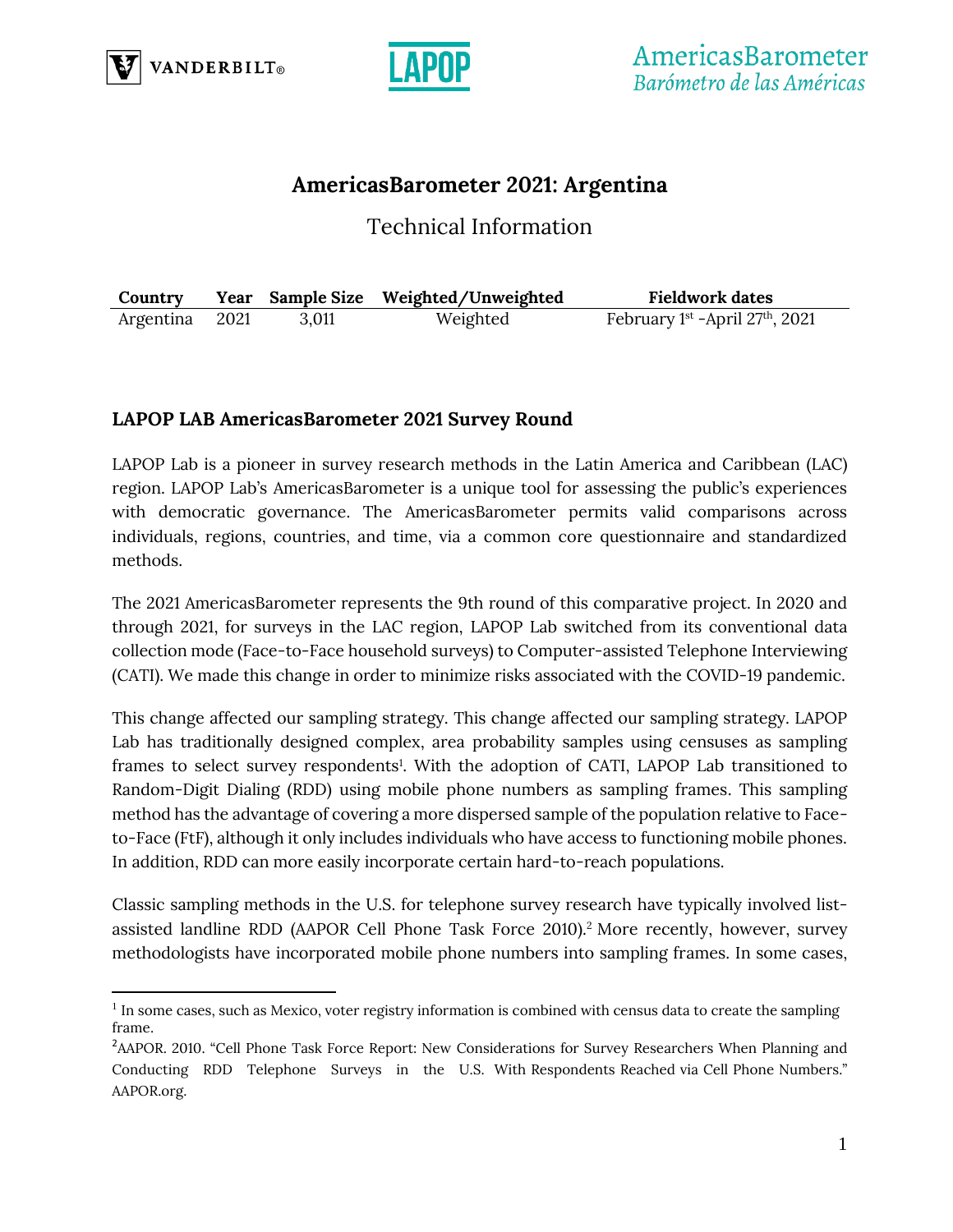such as the U.S., dual sampling frames that include landline and mobile phone numbers are considered best practice in CATI studies. While this has been the case in the U.S., there is comparatively lower landline coverage in the LAC region. Data from the AmericasBarometer show that from 2004 to 2018/19, landline coverage in LAC households declined from 42 to 28%. In contrast, mobile phone coverage increased from 33 to 90% in the same period.

A World Bank report<sup>3</sup> corroborates the high rate of mobile phone penetration found in the AmericasBarometer. The report shows that as early as 2012, nearly 98% of the region's population had access to mobile phones, and 84% of LAC households had a subscription with some type of mobile service. A more recent report by the International Telecommunication Union (UTI) shows that in 2018, mobile penetration reached 104% in Latin America, just below East and Central Europe, where this metric reaches 154%, and Western Europe, where it reaches 129%. After a cost/benefit analysis, LAPOP Lab determined that using a single frame of mobile phone numbers is relatively more efficient than using dual frames.<sup>4</sup>

With the exception of the U.S. and Canada AmericasBarometer surveys (that are carried out through self-administered online surveys), LAPOP Lab carried out single frame mobile phone interviews in partnership with local survey firms throughout the Americas. All data in the LAC region were collected with SurveyToGo© (STG), a data collection and management software that runs on Windows, and Android and iOS tablets and phones. Survey firms utilized predictive, automatic, or manual dialing systems to make the calls. For quality control purposes, firms recorded and stored in a secured cloud domain the audio of the 100% of the interviews. 5,6 In the 2021 AmericasBarometer, LAPOP Lab has continued a tradition of innovation, with improvements in monitoring interview quality on a daily basis during the course of fieldwork.<sup>7</sup>

The target sample size for LAC region countries in the 2021 AmericasBarometer was 3,000 interviews with an overall length of about 25 minutes. To achieve this goal the questionnaire was a split-design, with approximately half the respondents randomly assigned to "Core A" and about half randomly assigned to "Core B". Users are advised to consult the questionnaires for more information. Variables names starting with CA and CB in the questionnaire refers to Core A and Core B respectively. Also, each dataset contains a variable called "*core\_a\_core\_b*" that distinguish questions included in each core.

<sup>3</sup> World Bank. 2012. Information and Communications for Development 2012: Maximizing Mobile. Washington, DC: World Bank. DOI: 10.1596/978-0-8213-8991-1; website: http://www.worldbank.org/ict/IC4D2012.

<sup>4</sup> For more information, see "Sampling in the 2021 Round of the AmericasBarometer: Transitioning from Face-toface to Telephone Sample Design." (forthcoming)

<sup>5</sup> LAPOP Lab does not make available any direct identifiers. During datasets processing, LAPOP Lab ensures anonymity and minimizes the risk of breaches of confidentiality.

<sup>6</sup> Due to the increasingly sensitive situation in Nicaragua, LAPOP lab decided not to record the interviews in that country in order to offer survey participants an additional layer of privacy.

<sup>7</sup> For additional information on quality control, see LAPOP's Methodological Note: "Improving Quality in Phone Surveys via LAPOP's Multi-Faceted FACLCON-CATI Approach" By Sebastián Larrea, Valerie Schweizer, and Elizabeth J. Zechmeister (May 2021). Available at: https://www.vanderbilt.edu/lapop/insights/IMN008en.pdf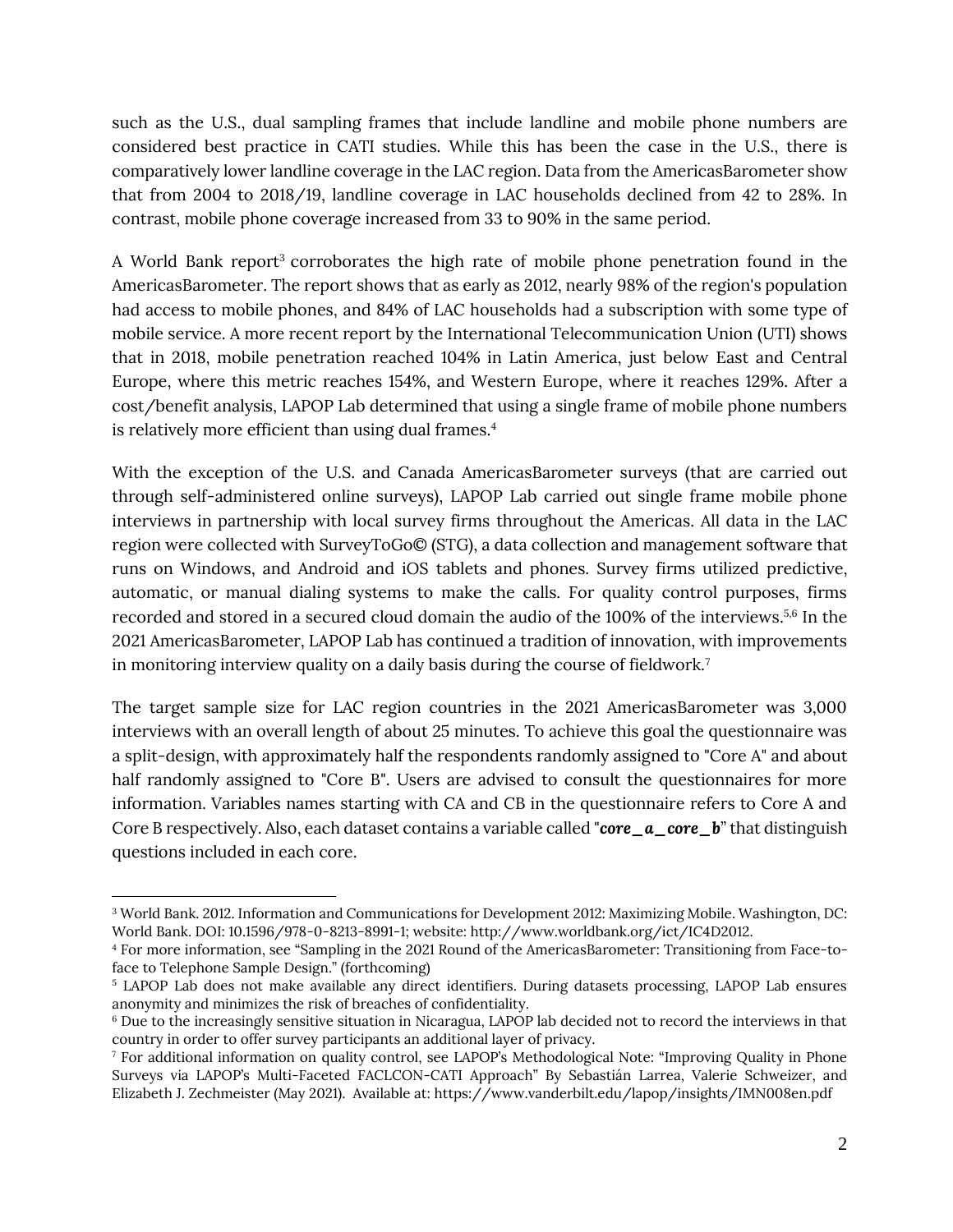For the 2021 AmericasBarometer, LAPOP Lab collected data in 22 countries in the Americas, from January to August 2021. All country datasets and reports available for download for free at [www.LapopSurveys.org.](http://www.lapopsurveys.org/)

#### **2021 AmericasBarometer: Argentina**

This survey was carried out between February 1 $^{\rm st}$  and April 27th 2021, as part of LAPOP's 2021 AmericasBarometer. It is a follow on to LAPOP's AmericasBarometer Argentina surveys of 2008, 2010, 2012, 2014, 2017, and 2019. The 2021 survey fieldwork was carried out by MBC MORI on behalf of LAPOP. Key funding came from Vanderbilt University, the National Science Foundation, and the Inter-American Development Bank.

Questionnaire pretesting took place on December 14 th and 15 th, 2020 and interviewer training took place from January 20<sup>th</sup> to January 25<sup>th</sup>, 2021. Pilot surveys were conducted between January 22<sup>nd</sup> and January 25th . A full copy of the 2021 AmericasBarometer Argentina questionnaire can be found at LAPOP's website at [www.LapopSurveys.org.](http://www.lapopsurveys.org/)

The survey collects information from a nationally representative sample of voting-age respondents, who are 16 years of age or older and are citizens or permanent residents of Argentina and have access to a functioning mobile phone. The study excludes individuals with no access to mobile phones or with only landline phones. Participation in the AmericasBarometer survey is voluntary.<sup>8</sup> Eligible respondents who agree to participate in the survey are administered the questionnaire after giving their consent to interviewers.<sup>9</sup>

The sampling frame corresponds to all possible mobile phone numbers available in the country, drawn from the National Telephone Numbering System. A sample with 608,385 mobile phone numbers was generated by the firm. A third party pre-validated the telephone numbers in order to identify active numbers.<sup>10</sup> The survey firm used an automatic dialing system to call the prevalidated mobile phone numbers. LAPOP Lab approved a final dataset of 3,011 complete interviews. All calls were conducted in Spanish and data was collected with STG.

With a confidence level for the national unweighted sample at 95 percent, the estimated margin of error is 1.8 percent, assuming a 50/50 response distribution on dichotomous variables.

The mobile phone number is the final unit of selection. In other words, the survey is conducted with any eligible individual who answers the call. Interviewers calling mobile phone numbers

<sup>8</sup> No incentives (cash or in-kind) are provided to respondents for participating in the survey.

<sup>&</sup>lt;sup>9</sup> For the purpose of an informed consent process, interviewers are required to read a letter containing details about the study and participation before starting the interview.

 $10$  The third party conducted 3 and up to six calls before classifying the numbers into three different categories: (1) Connected-Call answered, (2) Connected -Call not answered, (3) Not connected.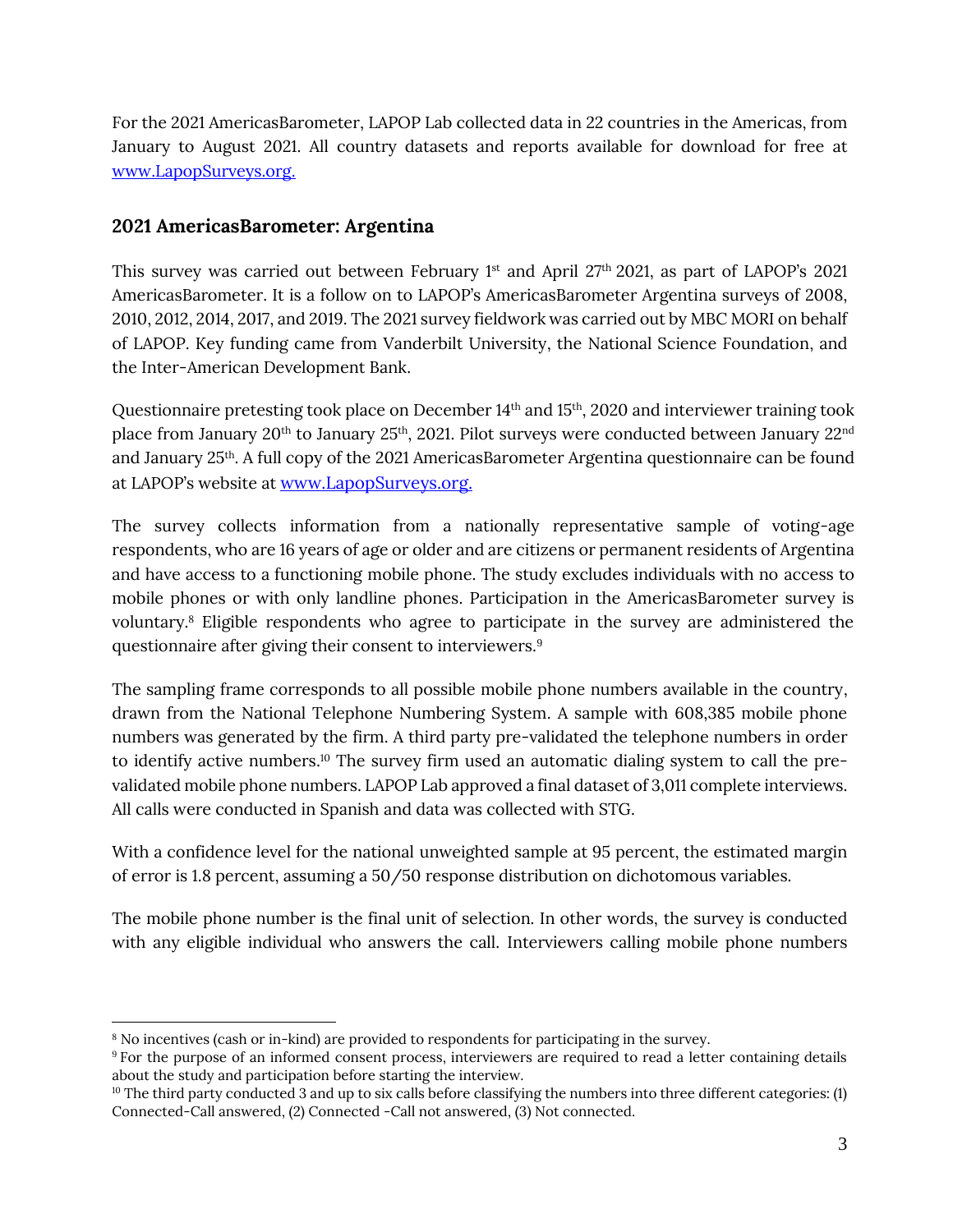screen informants who answer the call to determine their eligibility. The study excludes businessonly mobile phones. 11

LAPOP Lab instructed interviewers to call during business hours and on weekends, except when the potential respondent requested an appointment outside that timeframe. Callbacks after unsuccessful attempts were staggered over times of day and days of the week to maximize the chance of contacting informants and to minimize nonresponse. If no one was available to answer our call, we instructed interviewers to call back at least 4 times before a final disposition was made for that number.

Mobile phone coverage and response rates vary across socio-demographic groups, introducing survey errors that can potentially lead to biased estimations. To mitigate these sources of error, LAPOP Lab used a "responsive design" strategy.<sup>12</sup> In this strategy, our team continuously monitors both collected data and para-data with the goal of reducing bias in survey estimates without significantly increasing the costs of the survey. More specifically, we pre-identify elements that can affect costs and errors of survey estimates, monitor those elements during the initial data collection stages, and adjust those elements while data collection is in progress. With the purpose of balancing our samples to mirror the distributions of high-quality benchmarks, we screen out individuals when necessary from overrepresented population group(s) during the final stages of data collection. Our goal in this approach is to keep the weighting effect below 1.5.

# **Weighting of the Argentina datasets**

The dataset contains a variable called "wt" which is the "country weight" variable. Since in the case of 2021 Americas Barometer Survey in Argentina is weighted, the variable "wt" must be used in the estimations. Table 1 shows the unweighted sample size in each of the seven regions (strata) and by demographic characteristics.

|               | Unweighted Distribution Weighted Distribution <sup>13</sup> |       |
|---------------|-------------------------------------------------------------|-------|
| <b>Strata</b> |                                                             |       |
| Centro        | 550                                                         | 569   |
| <b>NEA</b>    | 260                                                         | 287   |
| <b>NOA</b>    | 287                                                         | 408   |
| Cuyo          | 193                                                         | 213   |
| Patagonia     | 167                                                         | 145   |
| <b>GBA</b>    | 1,232                                                       | 1,131 |
|               |                                                             |       |

#### **Table 1: Weighted and Unweighted Distributions 2021 AmericasBarometer Survey in Argentina**

<sup>&</sup>lt;sup>11</sup> A screening question was included in the questionnaire to identify business-only mobile phones.

 $12$  For more information about "responsive design" strategy, see Groves and Heeringa (2006) here:

https://deepblue.lib.umich.edu/bitstream/handle/2027.42/71787/j.1467-985X.2006.00423.x.pdf;sequence=1 <sup>13</sup> Weighted distribution estimated using the *fre* command in STATA16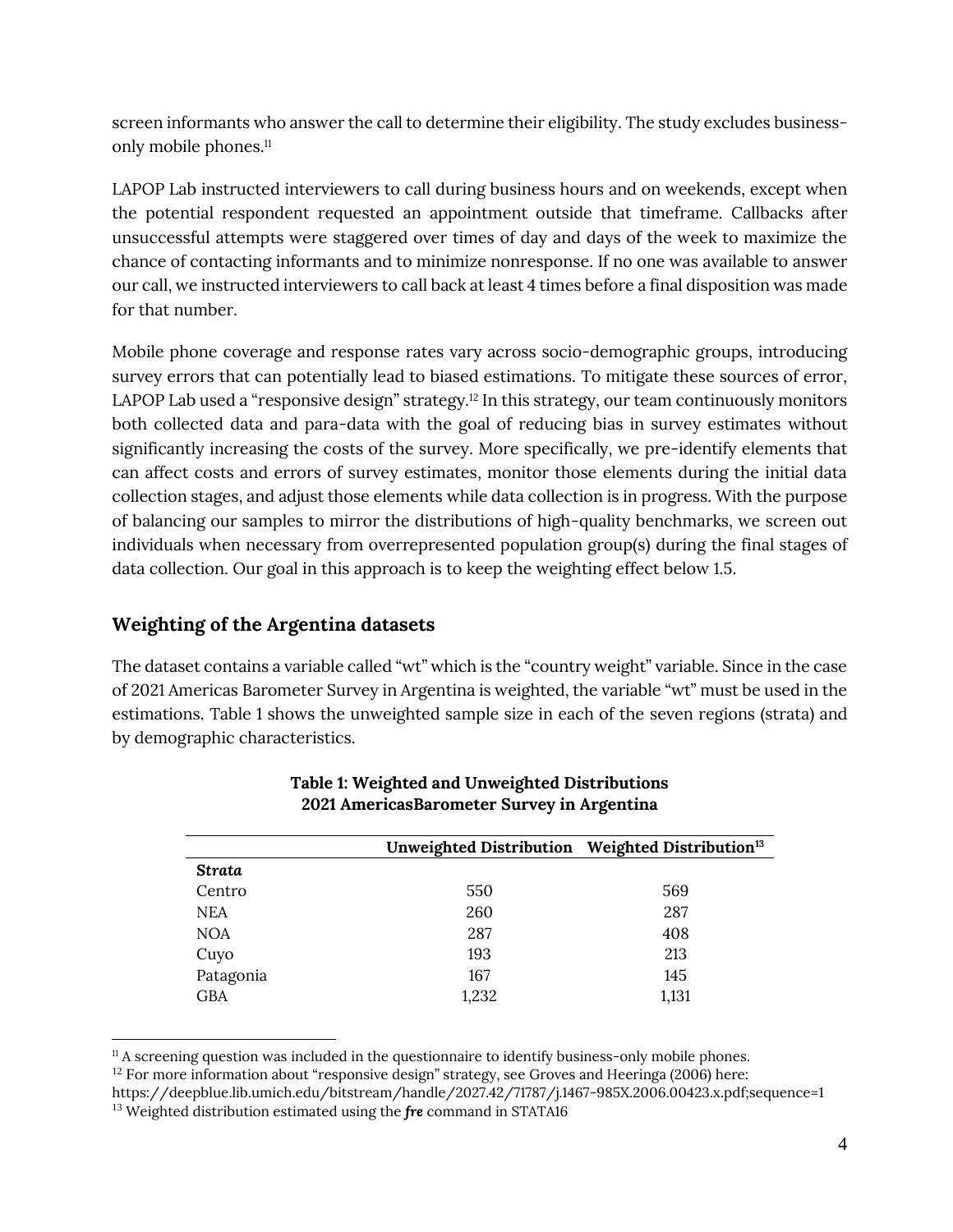| Ciudad Bs As          | 313   | 248   |
|-----------------------|-------|-------|
| Age groups            |       |       |
| $16 - 25$             | 387   | 566   |
| $26 - 35$             | 725   | 710   |
| $36 - 45$             | 696   | 555   |
| $46 - 55$             | 582   | 555   |
| $56 - 65$             | 343   | 342   |
| 66+                   | 278   | 283   |
| Gender                |       |       |
| Male                  | 1,494 | 1,484 |
| Female and Non-binary | 1,517 | 1,527 |
| <b>Education</b>      |       |       |
| No education          | 23    | 44    |
| Primary               | 381   | 639   |
| Secondary             | 1,133 | 1,313 |
| University            | 1,473 | 1,014 |

When using this dataset for cross-country comparisons, LAPOP reweights each country data set in the merged files so that each country has an N of 1,500. The weight variable for cross-country comparisons is called "weight1500." In SPSS, this is done via the "weight" command. Weights are already activated in SPSS datasets. In Stata, the svyset command to weight the data and declare the sampling information to correctly compute standard errors that take into account the design effects is as follows: for single country, single year studies, the command is **svyset upm [pw=wt], strata(strata)**; for cross-country and/or cross-time studies, the command is **svyset upm [pw=weight1500], strata(strata)**. Stata datasets are preset; however, users must use the svy prefix with estimation commands to compute the weighted statistics and correct standard errors (see **help svy\_estimation** within Stata for more information).

# **Quality Control in Argentina**

In the 2021 AmericasBarometer, Quality Control was based on FALCON-CATI© (Fieldwork Algorithm for LAPOP's Control over Survey Operations and Norms). It includes, but is not limited to, an interviewer identity monitoring check, time checks, a reading control check, and data fabrication and falsification audits. The system also includes a quality control score that assigns penalties (or demerits) to interviews during the audit. In this system, higher scores indicate more serious errors, and we refuse to accept (that is, we require the cancelation of) low quality interviews.<sup>14</sup>

The local firm audited 100% of interviews. All interviews were also run through LAPOP's automatic flagging system, and then LAPOP's team manually audited a subset of the interviews. A total of

<sup>&</sup>lt;sup>14</sup> For additional information on quality control, see LAPOP's Methodological Note: "Improving Quality in Phone Surveys via LAPOP's Multi-Faceted FACLCON-CATI Approach" By Sebastián Larrea, Valerie Schweizer, and Elizabeth J. Zechmeister (May 2021). Available at: https://www.vanderbilt.edu/lapop/insights/IMN008en.pdf <https://www.vanderbilt.edu/lapop/methods-005rev.pdf>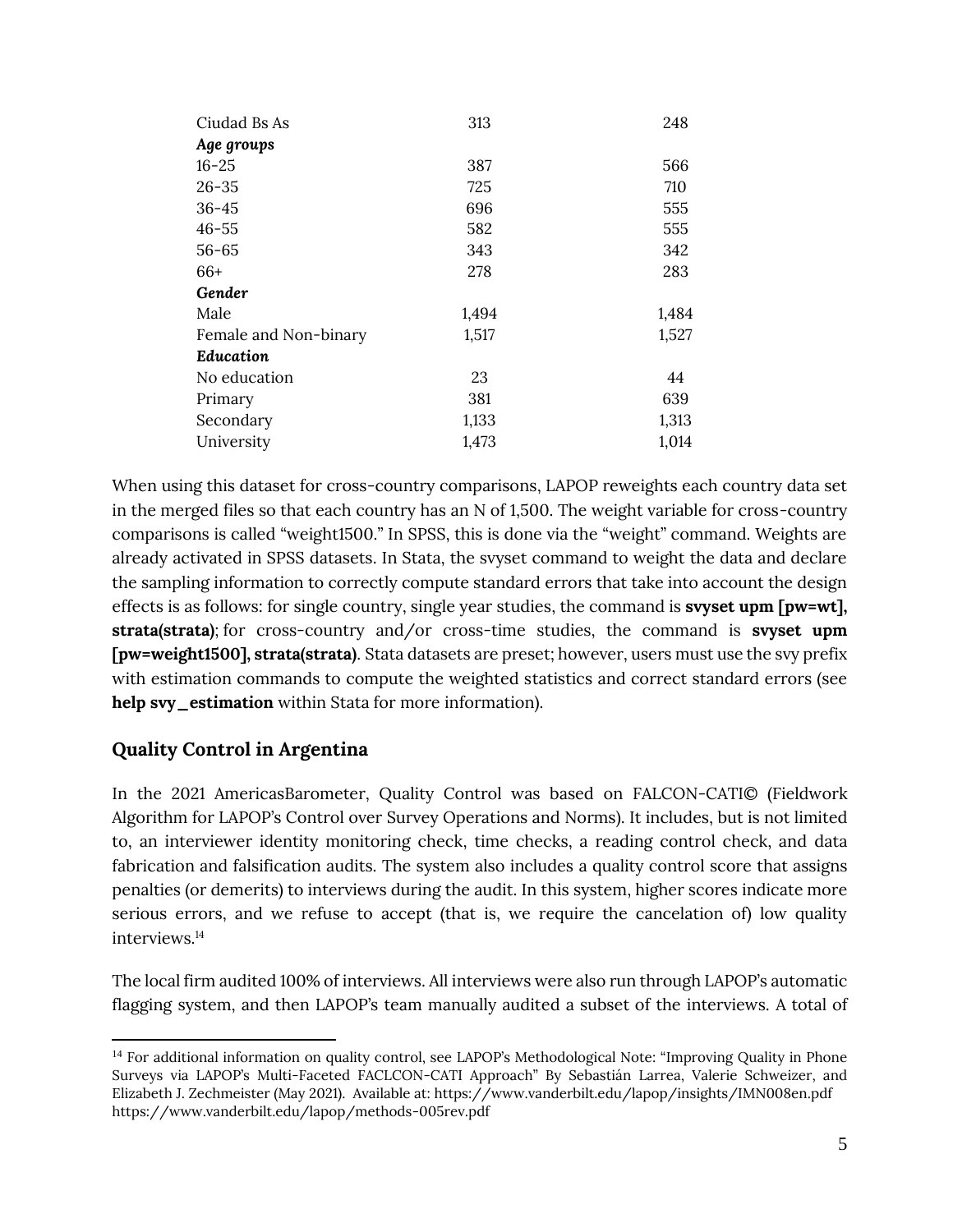1,271 interviews were canceled in Argentina in the 2021 Americas Barometer. Around 98% of canceled cases correspond to incomplete/early termination interviews. The other most predominant reasons for canceling an interview were reading issues on the study information sheet, poor reading of multiple questions, and interviewers offering an interpretation of questions.

#### **Response Rates in Argentina**

In this section we present the survey response rates.<sup>15</sup> The AmericasBarometer response rates are based on AAPOR's Standard Definitions. The response rate is the number of complete interviews with reporting units divided by the number of eligible reporting units in the sample. LAPOP Lab has programmed in STG a module that permits the accurate recording of the number of refusals, ineligible respondents, or non-contact. This in turn allows for estimating the response rates in each country. Two definitions of response rates are provided below, ranging from the definition that yields the lowest rate to the definition that yields the highest rate, depending on how partial interviews are considered and how cases of unknown eligibility are handled.

Response rates reported below are:

Response Rate 1 (RR1) = $\frac{c}{c + p + R + N + o + UH + UO}$ Response Rate 3 (RR3) =  $\frac{c}{c + P + R + N + O + e(UH+UO)}$ 

Where: where C refers to completed interviews, P to partial interviews, R to refusals, N for noncontacts, O for others, UH for unknown if household, UO to unknown others, and e is the eligibility rate calculated using the CASRO method: e=Eligible/(Eligible + Ineligible).

| Country            | RR1 (%) | <b>RR3</b> (%) |
|--------------------|---------|----------------|
| Argentina          | 0.7     | 1.0            |
| <b>Bolivia</b>     | 7.9     | 1.0            |
| Brazil             | 22.1    | 22.5           |
| Chile              | 7.9     | 14.8           |
| Colombia           | 10.3    | 10.7           |
| Costa Rica         | 5.3     | 6.1            |
| Dominican Republic | 16.6    | 19.7           |
| Ecuador            | 11.2    | 17.1           |
| Guatemala          | 9.7     | 14.9           |
| Guyana             | 20.4    | 23.5           |

|  |  | Table 2: Response Rates in the 2021 Americas Barometer Survey by Country |
|--|--|--------------------------------------------------------------------------|
|  |  |                                                                          |

<sup>&</sup>lt;sup>15</sup> For additional information on how response rates are estimated, see LAPOP's Methodological Note: "How Does LAPOP Calculate Response Rates?" By Zachary Warner and Gabriel Camargo-Toledo (June 2019). Available at: <https://www.vanderbilt.edu/lapop/methods-005rev.pdf>